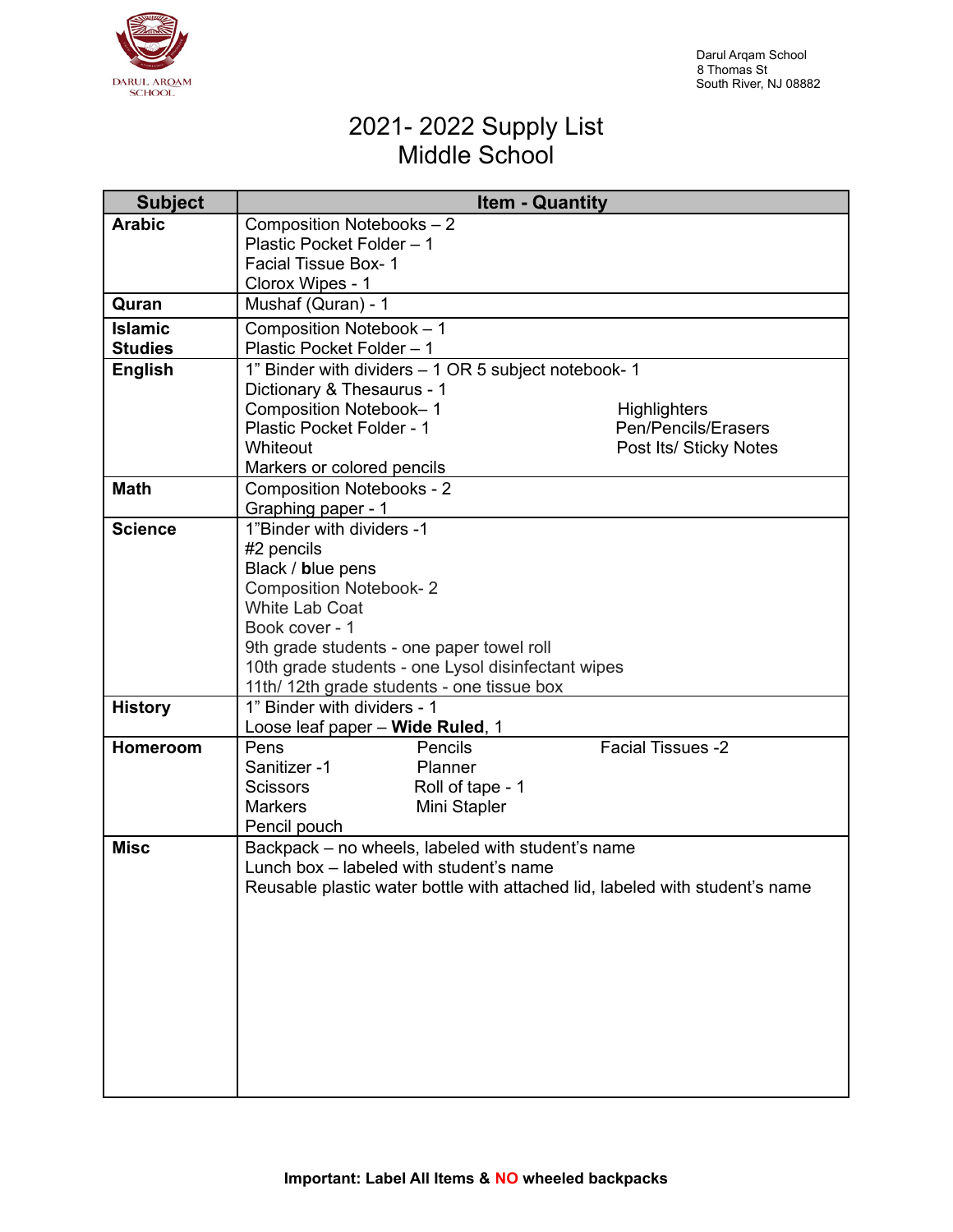

Darul Arqam School 8 Thomas St South River, NJ 08882